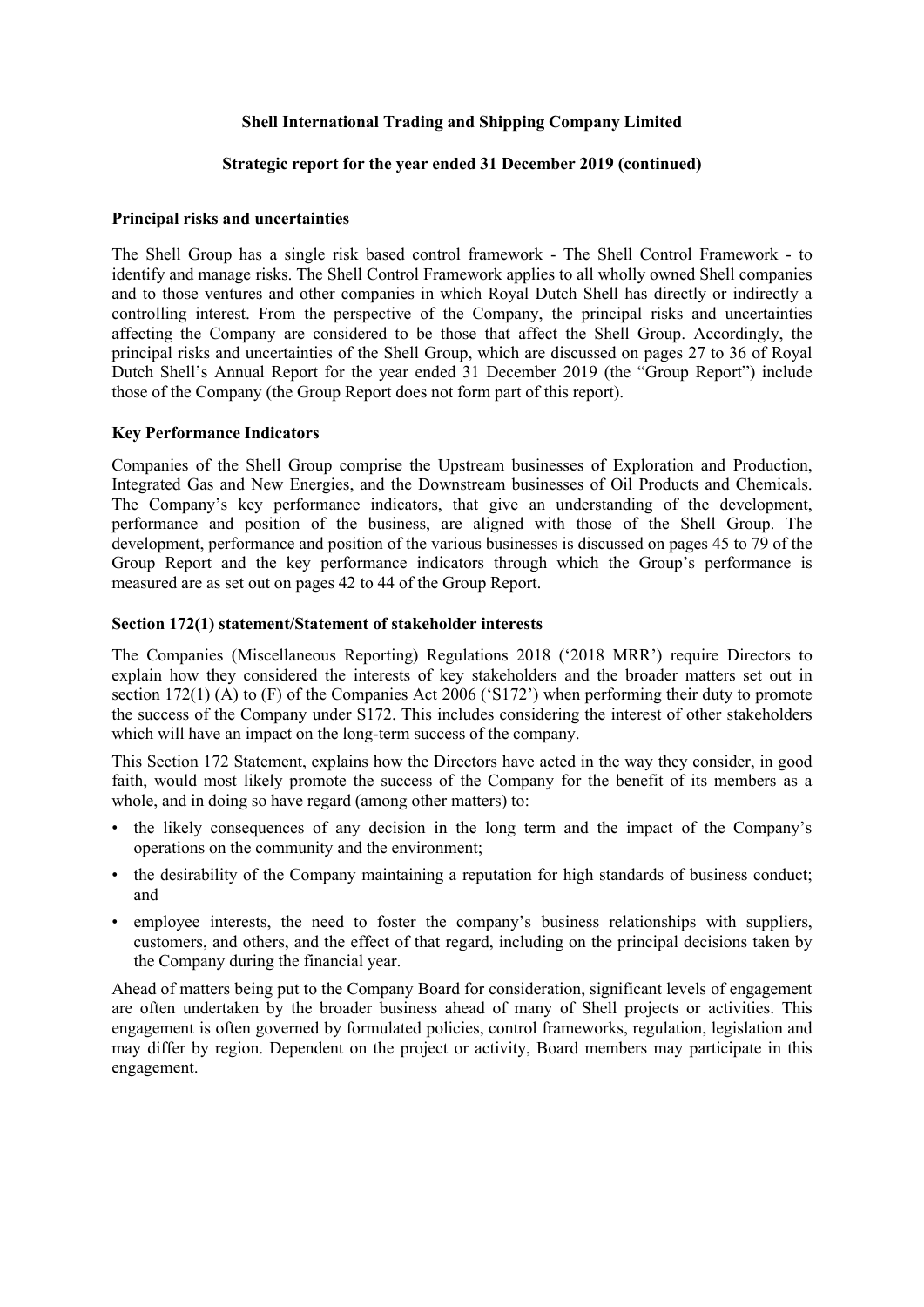# **Strategic report for the year ended 31 December 2019 (continued)**

The Company is a member of the Shell Group, an organisation which follows a highly developed and formalised governance and oversight framework, which includes but is not limited to Group policies such as the Shell General Business Principles (which sets out the Shell Group's responsibilities to shareholders, customers, employees, business partners and society) and the Shell Code of Conduct.

The strategic aims of the Company are considered to be derived from those of the Shell Group, which are discussed on pages 20 - 21 of the Royal Dutch Shell plc 2019 Annual Report. The Shell Group internally organises its activities principally along business and function lines but transacts its business through legal entities. This organisation structure is designed to achieve Shell's overall business objectives, whilst respecting the separate legal identity of the individual Shell companies through which it is implemented and the independence of each Board of Directors.

# **Principal decisions**

We define Principal decisions taken by the Board as those decisions in 2019, that are of a strategic nature and/or that are significant to any of our key stakeholder groups.

To remain concise, we have categorised our key stakeholders into six groups. Where appropriate, each group is considered to include both current and potential stakeholders.

# **Key stakeholder groups**

- a. Shareholders
- b. Employees/Workforce/Pensioners
- c. Regulators/Governments/NGOs
- d. Communities
- e. Customers
- f. Counterparties /Strategic Partners

# **Principal decisions in 2019**

In the table below we outline some of the principal decisions made by the Board over the year, explain how the Directors have engaged with, or in relation to, the different key stakeholder groups and how stakeholder interests were considered over the course of decision-making.

The level of information disclosed on principal decisions in the table below is consistent with the size and the complexity of the business.

# **How were stakeholders considered**

We describe how stakeholders were considered during the decision-making process by summarising the relevant discussions. The relevance of each stakeholder group's interests may differ depending on the nature of decisions being considered. Board decisions will not necessarily result in a positive outcome for all of our stakeholders, but by considering our purpose, values and business objectives, and having due regard for stakeholder relationships, the Board aims to ensure that its decisions promote the long-term success of the Company. In addition, the Company has robust methodologies for assessing impact on community and environment through the application of the Shell Social Performance Manual which is available on the Shell world wide web.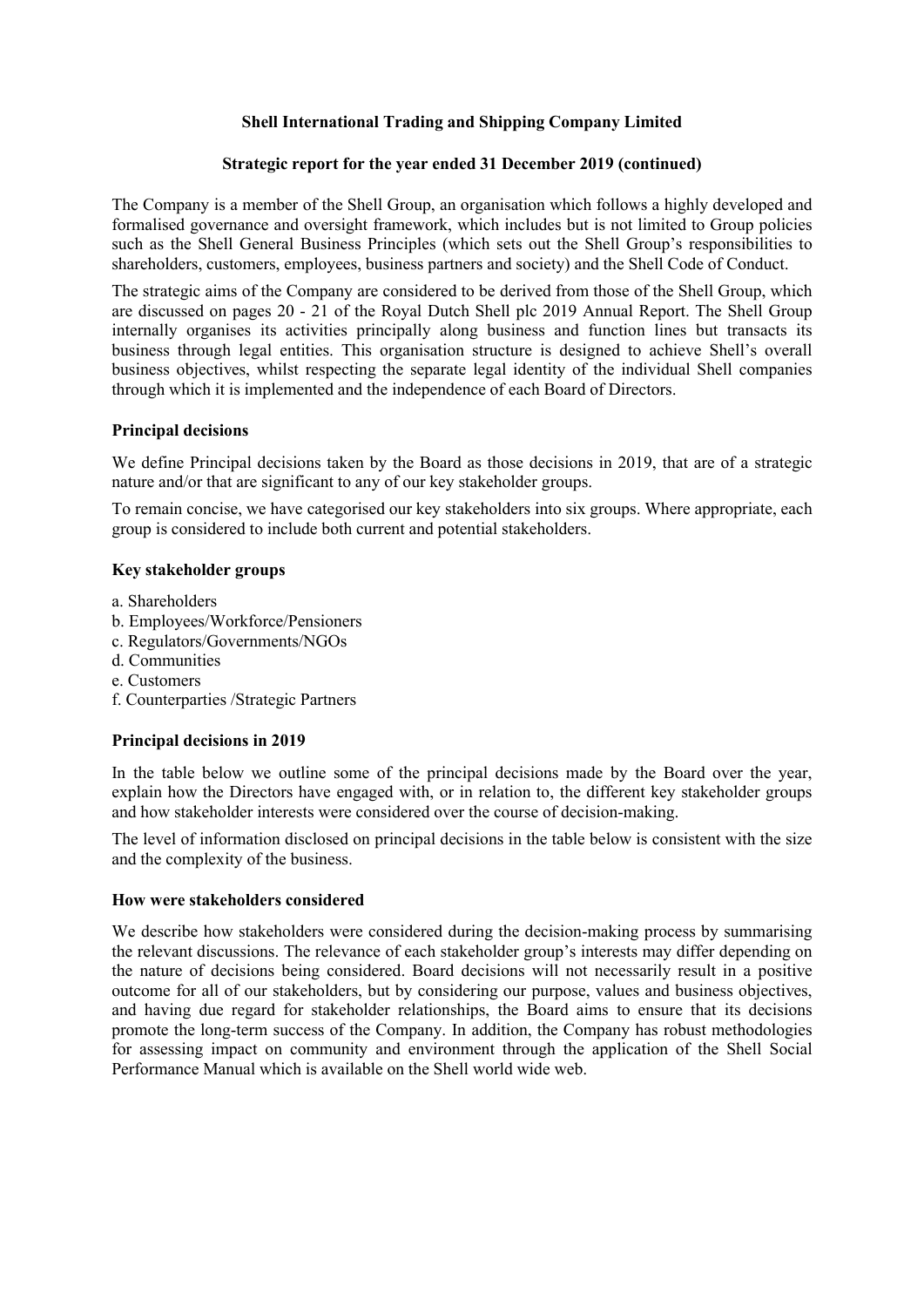# **Strategic report for the year ended 31 December 2019 (continued)**

#### **What was the outcome**

See the table below for the outcome.

| <b>Financial Crime</b>                                                                                | <b>Outcome</b>                                |
|-------------------------------------------------------------------------------------------------------|-----------------------------------------------|
|                                                                                                       | The Board adopted an updated and consolidated |
| The Board considered putting in place a policy to Financial Crime Policy in 2019 which covered        |                                               |
| formalise, update and consolidate existing policies offences related to money laundering, terrorist   |                                               |
| and controls related to the prevention of financial financing, sanctions, bribery and corruption, tax |                                               |
| crime.                                                                                                | evasion, modern slavery, fraud, and market    |
|                                                                                                       | abuse.                                        |

# **How were stakeholders considered.**

The implementation of revised financial crime prevention controls is a demonstration of the The decision to adopt this Financial Crime Policy interest of the Directors in upholding high the decision to adopt this I mancial error commitment to comparison demonstrated the Directors commitment to operational standards in the Company's business operational standards in the Company's business implementing operational standards to prevent the activities in preventing financial crime, and use of the experience by eximinals to perpetrate thereby maintaining a strong reputation with all of the organisation by criminals to perpetrate encicly maintaining a strong reputation with an or or facilitate financial crime.<br>its stakeholder groups, thus benefitting the Company and those stakeholders. use of the organisation by criminals to perpetrate

# **Firm status Outcome**

The application of the FCA's Senior Managers and Certification Regime ('SMCR'), which replaced extends the Approved Persons Regime from December "Company restant than the "I inited Secret 2019, prompted the Board to discuss whether the Firm" status under the SMCR. Company should elect to be a "Limited Scope Firm" or a "Core Firm" under the regime.

#### **How were stakeholders considered.**

The Directors considered the implications of the qualification of the Company as a 'Limited Scope' Firm. However, they considered that electing "Core Firm" status would better demonstrate to all stakeholder groups a willingness to accept shared accountability among all the Directors and other Senior Managers of the Company.

"Core Firm" rather than the "Limited Scope